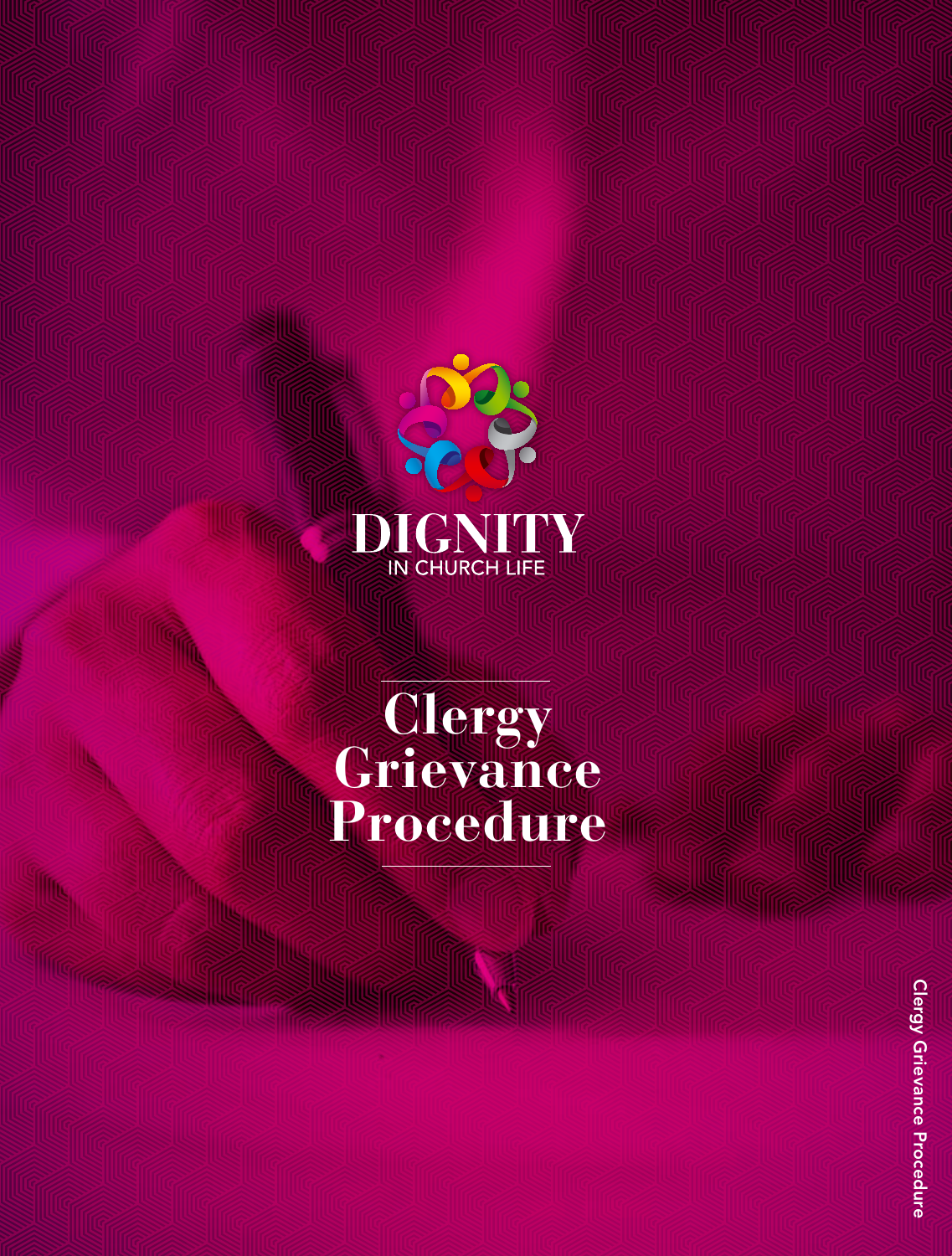# **Clergy Grievance Procedure**

# 1. Our Policy

The Church of Ireland recognises that grievances may occur within the Church as in any organisation. The aims of this policy are:

- to promote good working relationships and to respond to grievances of the clergy as expeditiously as possible, taking into account the legitimate interests of all concerned and
- to ensure that no-one is disadvantaged by raising a grievance.

In keeping with Gospel values and as articulated in the Dignity in Church Life Charter, the Church of Ireland recognises that grievances should be treated seriously due to the significance to the person concerned and the damage which may be caused to day-today relationships. It is a fundamental principle that all parties to the grievance should be reconciled if at all possible. The focus should at all times be on the issues giving rise to the grievance and not on the personalities involved. The option of resolving the grievance through mediation should be considered at every stage.

# 2. Policy Application

This policy is available to all members of the clergy except those employed under a Contract of Employment or Contract for Services. Where such Contracts exist, the grievance procedure under that Contract shall apply. In circumstances where there is no grievance procedure associated with the contract, then the grievance procedure as outlined in this policy may be adopted, subject to the agreement of all parties to that Contract.

### 3. Scope of the Policy

A grievance procedure should be used where a member of the clergy has a grievance arising from his or her conditions of service within the Church. There may be situations where it is more appropriate to deal with the grievance under another policy, for example, under a disciplinary procedure or under an anti-bullying and harassment policy. The Church therefore reserves the right to deal with the grievance under another policy as the circumstances may dictate. The following are examples of grievances and are illustrative and not exhaustive:

- Issues arising from an increase/decrease of duties, or a change in status
- Personal financial matters
- Access to opportunities within the Church
- Relationship issues with fellow members of the clergy
- Unfair treatment
- Conditions of housing
- Health and safety concerns.

#### 4. Handling of Grievances

It is important for grievances to be dealt with in a timely manner as failure to do so may result in a minor grievance escalating. It is also preferable to respond to grievances as locally as possible as this is more likely to resolve grievances expeditiously and be more effective in terms of preserving relationships.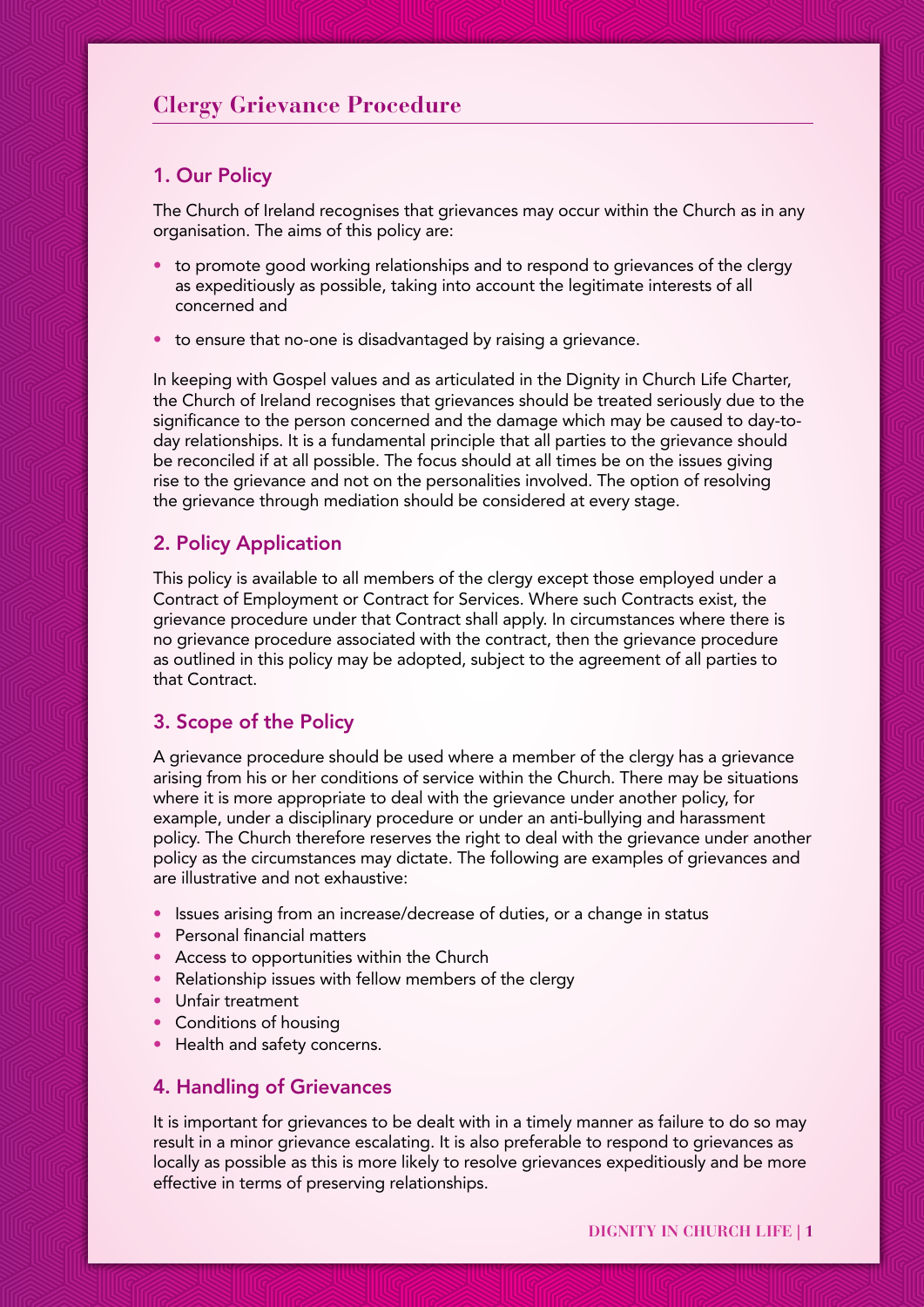# **Clergy Grievance Procedure**

#### Our procedure

The Church shall endeavour to deal with grievances in a sensitive manner and as expeditiously as possible. Grievances relating to parish matters should, in most cases, be dealt with at parish level. Grievances relating to duties of office should, in most cases, be dealt with at diocesan level.

The aggrieved member of the clergy, the parish or the diocese may at all times seek the guidance and advice of Central HR who has been appointed centrally within the Church to act as advisor in the implementation of this policy. The contact details for Central HR are set out at the end of this policy.

#### Informal

Every effort should be made to resolve a grievance through the informal process initially. A member of the clergy who has a grievance should, in the first instance, discuss the grievance directly with the person with whom the member of the clergy is aggrieved. More often than not, the grievance can be resolved directly between the parties to the grievance.

If the grievance concerns a parish matter, a parish sub-group (the "Parish Sub-Group") of three members of the select vestry will be appointed by the select vestry to deal with the grievance informally where possible. In the event the Parish Sub-Group considers the issues are such that it should be dealt with at diocesan level, the Parish Sub-Group may refer the issue to the diocese. In that event, a sub-group consisting of (i) the archdeacon or other senior member of the clergy and (ii) two members of the diocesan council (the "Diocesan Sub-Group") shall be appointed by the bishop and the diocesan honorary secretaries to deal with the matter informally where possible.

Up to two people from outside the select vestry or the Diocesan Council who have relevant expertise may be co-opted on to either sub-group but the sub-group shall not exceed three people at any time.

#### Stage 1 - Formal

The formal procedure should be used if efforts to resolve the issue through the informal procedure have not resolved the matter or if the person raising the grievance chooses to use it in preference to the informal procedure. The formal process will involve detailing the grievance in writing to a member of the select vestry, the archdeacon or Central HR as appropriate. A Parish Sub-Group will be appointed by the select vestry to deal with the grievance in the first instance. In some cases, the Parish Sub-Group may decide that the grievance shall be dealt with at diocesan level. In that event, a Diocesan Sub-Group shall be appointed by the diocese to deal with the grievance.

The sub-group responsible for handling the grievance will arrange a meeting with the aggrieved member of the clergy to discuss the issues and will meet with any other party involved in the grievance. They may also convene a meeting with both parties, where relevant, to try to resolve the grievance.

#### Stage 2 - Formal Appeal

If the member of the clergy is unhappy with the outcome of Stage 1, he or she may appeal the outcome. If the appeal is against a decision made by a Parish Sub-Group in the first instance, an appeal may be made to the diocese and the diocese will appoint